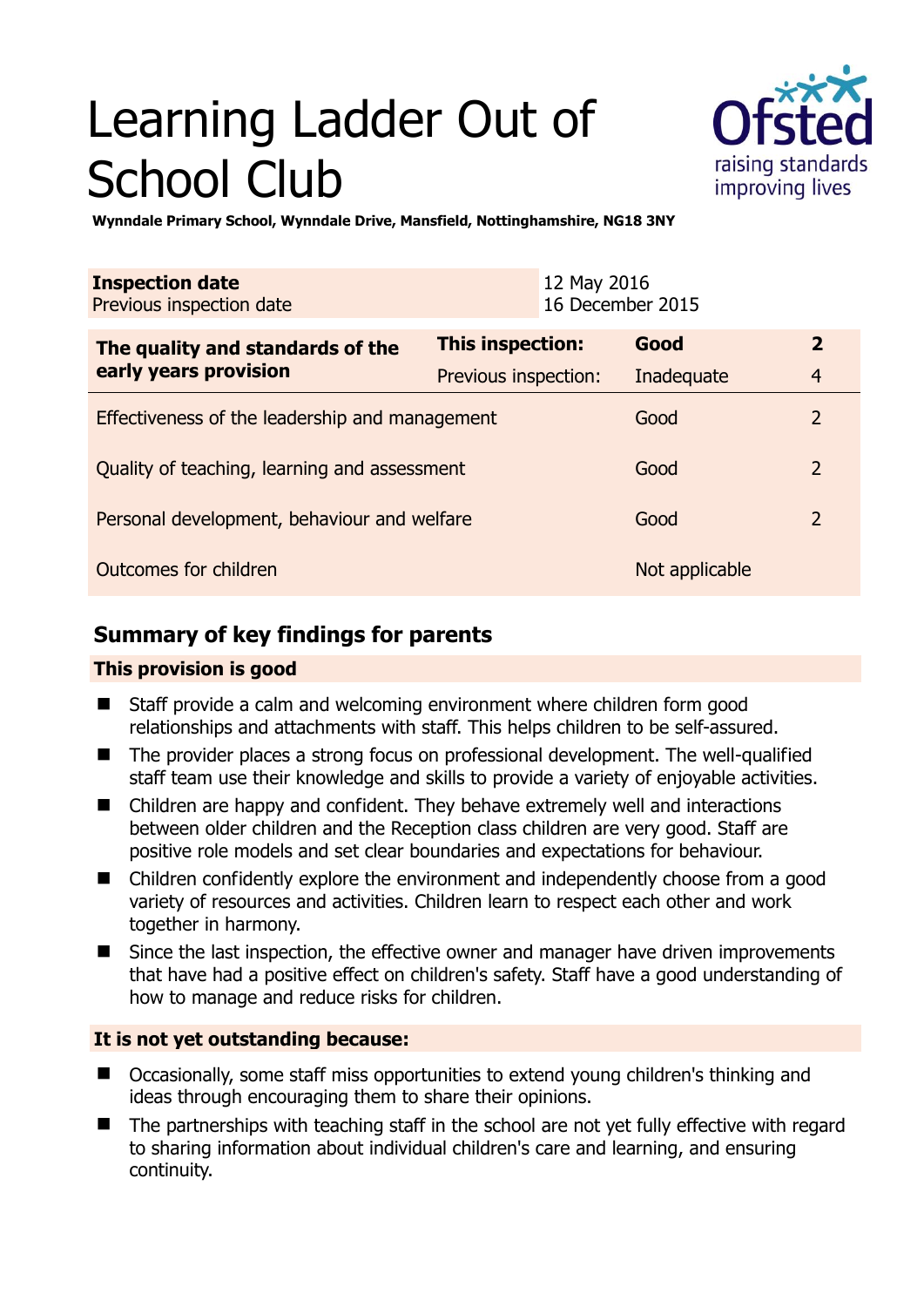# **What the setting needs to do to improve further**

#### **To further improve the quality of the early years provision the provider should:**

- extend opportunities for children to develop their own ideas and thinking skills
- $\blacksquare$  refine the systems for working in partnership with the school, so that information is more effectively shared and continuity of children's care and learning is fully promoted.

#### **Inspection activities**

- The inspector observed the quality of teaching during activities and assessed the impact this has on children's learning.
- The inspector completed a joint observation with the club owner.
- $\blacksquare$  The inspector held a meeting with the club owner. She looked at relevant documentation, such as the club's self-evaluation and evidence of the suitability of staff working in the club.
- The inspector spoke to a small selection of parents during the inspection and took account of their views.

#### **Inspector**

Lianne McElvaney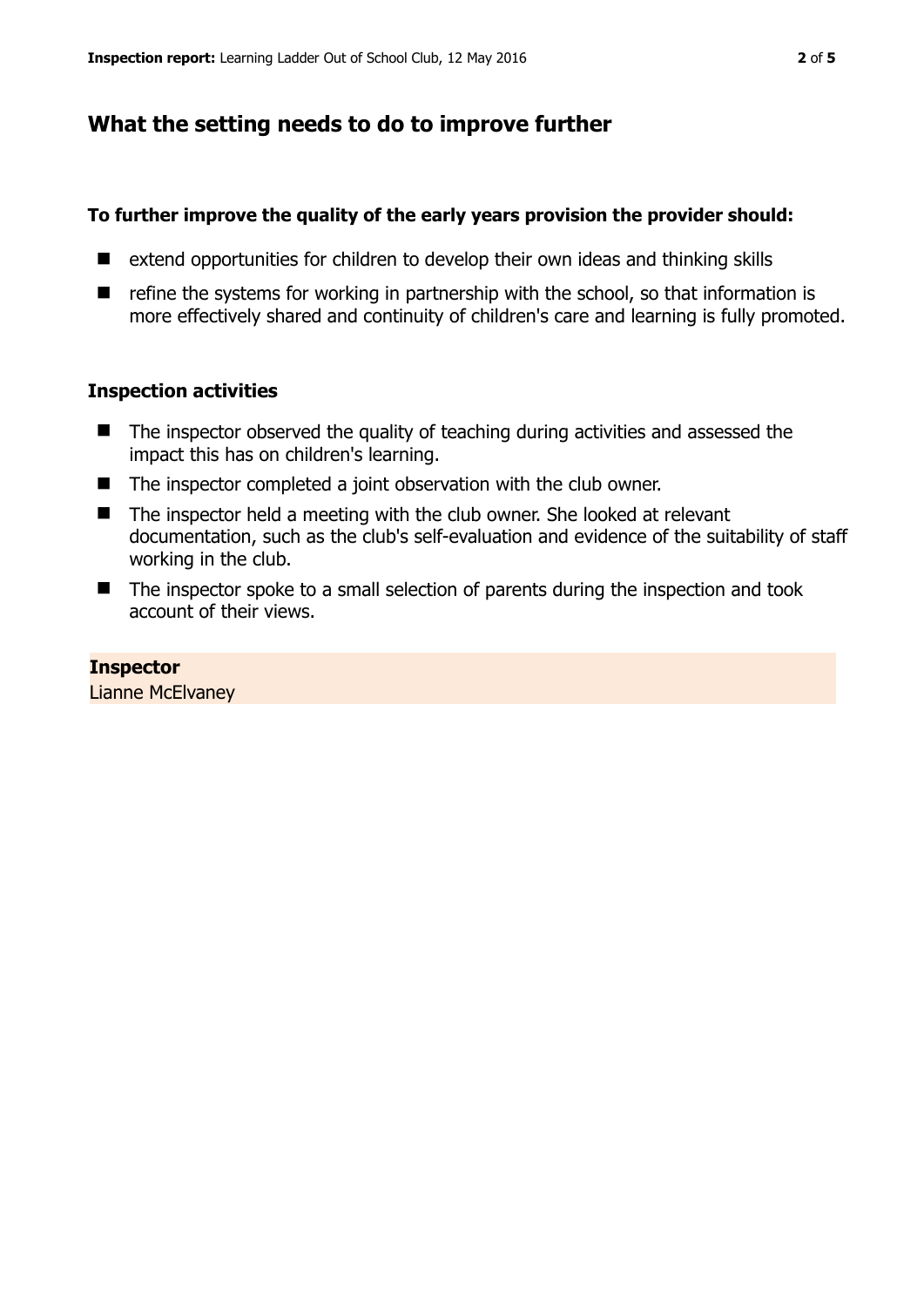# **Inspection findings**

## **Effectiveness of the leadership and management is good**

Since the last inspection, the owner and manager have made positive improvements. They have ensured that children are unable to leave the premises without an authorised adult, and that visitors are unable to gain access. The arrangements for safeguarding are effective and all staff fully understand their responsibilities to protect children from harm. Risks assessments are effectively used to reduce potential risks to children. Robust recruitment and induction procedures help to safeguard children further. The manager regularly monitors staff performance through supervisions and appraisals. Training needs are identified and acted upon, in order to enhance their knowledge and practice. An effective programme of professional development helps staff to improve their knowledge, understanding and practice. The provider and manager regularly reflect on their practice, using views from staff, parents and children to identify areas for further development. Parents enter the club confidently and are warmly welcomed by staff and children. They are highly complementary about the club, and the care their children receive.

## **Quality of teaching, learning and assessment is good**

The staff team share their skills to plan activities that appeal to all ages of children attending. Children freely access the well-resourced environment throughout the session, which helps them to make choices in their play. They particularly enjoy taking part in team games, such as football and ball games. This helps children to learn how to play cooperatively, share and take turns. In addition, children acquire the skills, abilities and attitudes that prepare them well for future learning. Children are given plenty of time to talk about what they have been doing in school. They listen to each other and take account of other people's ideas during their play. Staff introduce mathematical concepts and knowledge of the world into play. Children enjoy decorating clock faces. Staff talk to the children about the numbers on the clock face and activities they do at different times of the day. Children enjoy developing their imaginations as they draw pictures, and play with dinosaurs in sand. Staff talk to children about what they would like to do, encouraging them to contribute to the planning and organisation of the club. Staff are enthusiastic, full of fun and interact well with children, as they play and engage with them in group activities.

## **Personal development, behaviour and welfare are good**

Children are clearly happy to attend the club and chat cheerfully as they put their belongings away. The key-person system in place helps to ensure children's care and emotional well-being are promoted well. Staff are very caring and are committed to ensuring that children enjoy their time in the club. They get to know all the children and build positive relationships quickly. Staff are good role models and this contributes to the very good behaviour children display. Children learn to respect and value each other. They play cooperatively and help each other with small tasks. Staff provide a selection of healthy snacks which the children are able to choose from.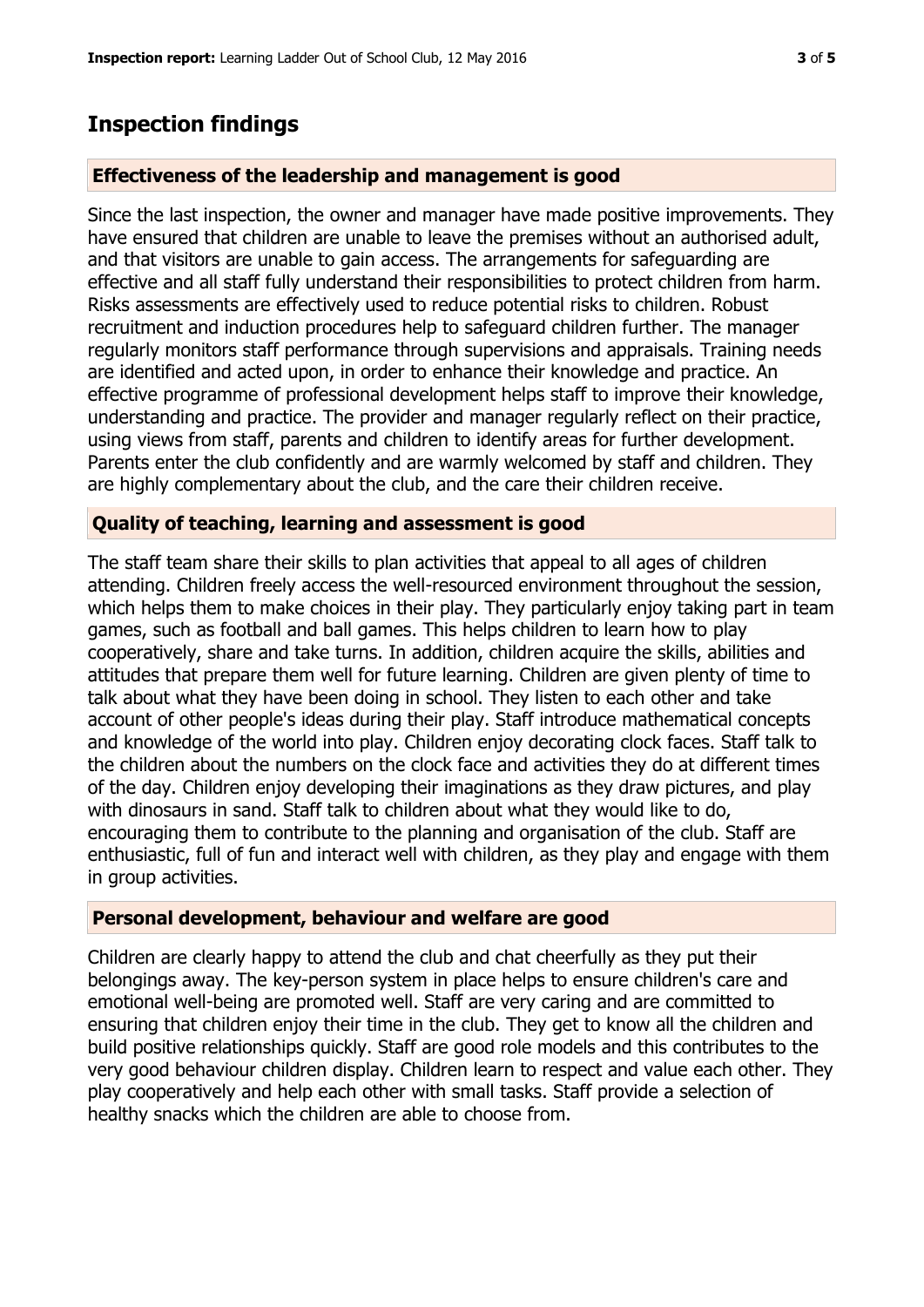# **Setting details**

| Unique reference number       | EY321441                                                                             |  |
|-------------------------------|--------------------------------------------------------------------------------------|--|
| <b>Local authority</b>        | Nottinghamshire                                                                      |  |
| <b>Inspection number</b>      | 1035211                                                                              |  |
| <b>Type of provision</b>      | Out of school provision                                                              |  |
| Day care type                 | Childcare - Non-Domestic                                                             |  |
| <b>Registers</b>              | Early Years Register, Compulsory Childcare<br>Register, Voluntary Childcare Register |  |
| <b>Age range of children</b>  | $4 - 11$                                                                             |  |
| <b>Total number of places</b> | 24                                                                                   |  |
| Number of children on roll    | 40                                                                                   |  |
| <b>Name of provider</b>       | Learning Ladder Childcare Limited                                                    |  |
| Date of previous inspection   | 16 December 2015                                                                     |  |
| <b>Telephone number</b>       | 07929470667                                                                          |  |

Learning Ladder Out of School Club was registered in 2006. The club employs nine members of childcare staff. Of these, all hold appropriate early years qualifications at level 2 and above. The clubs opens Monday to Friday during term time. Sessions are from 3.30pm until 6pm.

This inspection was carried out by Ofsted under sections 49 and 50 of the Childcare Act 2006 on the quality and standards of provision that is registered on the Early Years Register. The registered person must ensure that this provision complies with the statutory framework for children's learning, development and care, known as the Early Years Foundation Stage.

Any complaints about the inspection or the report should be made following the procedures set out in the guidance 'Complaints procedure: raising concerns and making complaints about Ofsted', which is available from Ofsted's website: www.gov.uk/government/organisations/ofsted. If you would like Ofsted to send you a copy of the guidance, please telephone 0300 123 4234, or email enquiries@ofsted.gov.uk.